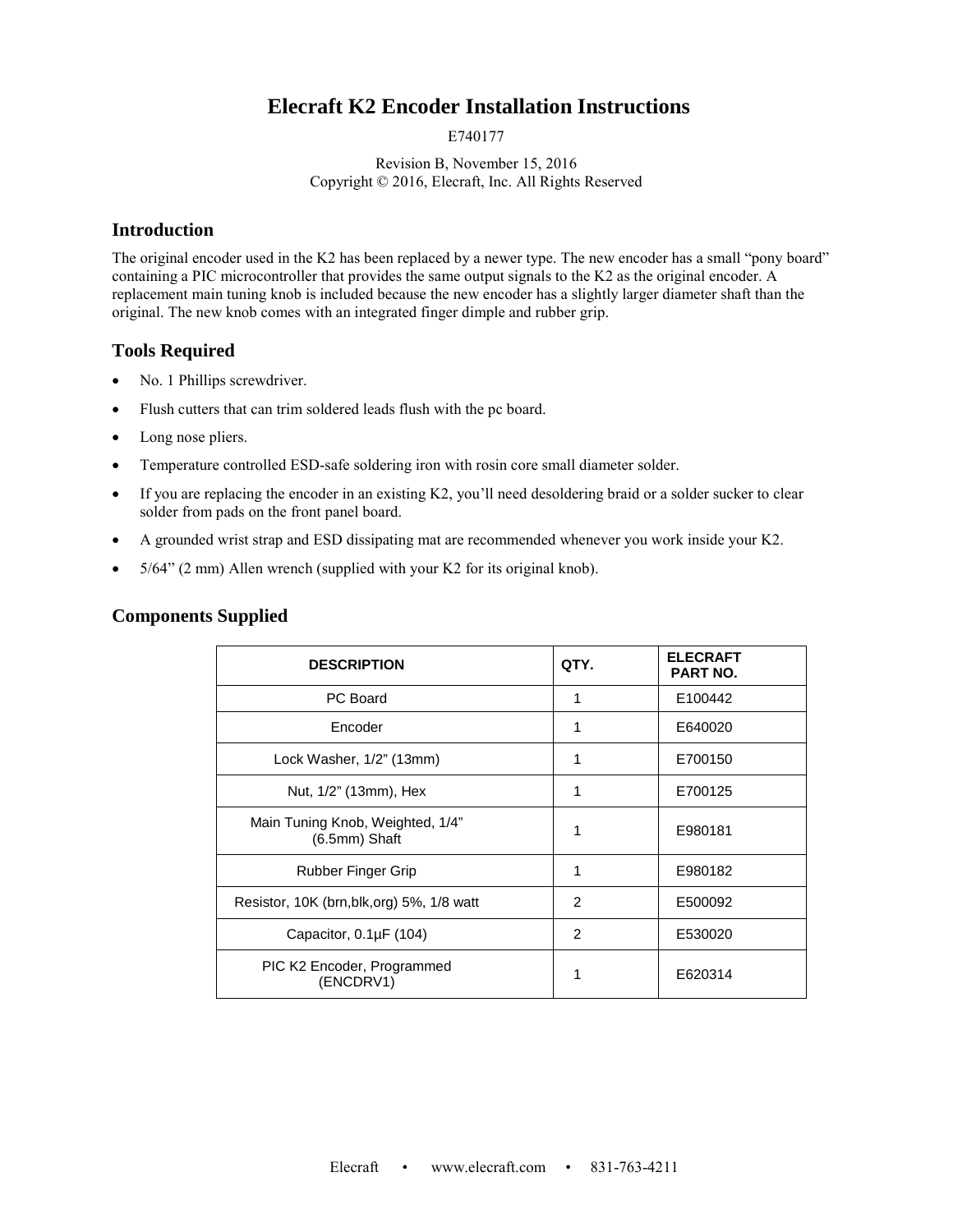# **Procedure**

#### **Observe ESD precautions when working inside your K3. Wear an ESD wrist strap or touch an unpainted, metal ground frequently while working.**

If your K2 is fully assembled, you will need to remove the front panel assembly. See your K2 Owner's manual or KPA100 Owner's manual for details if needed. Note that there are six screws holding the front panel assembly, two at the top lip and two on the bottom lip of the front panel and two that pass through the control board into standoffs on the front panel board (the control board is the board standing vertically directly behind the front panel assembly).

Install the resistors, capacitors and PIC on the pc board as shown i[n Figure 1.](#page-1-0) **Be sure to align the notched end of the PIC with the notch in the silkscreen outline on the pc board.** Solder and trim the leads flush with the reverse side of the PC board.



**Figure 1. Installing Components on the PC Board.**

<span id="page-1-0"></span>**Note that no components are installed at locations X1, C2, P1 C1, OP1 or OPT2. Those locations are not used.**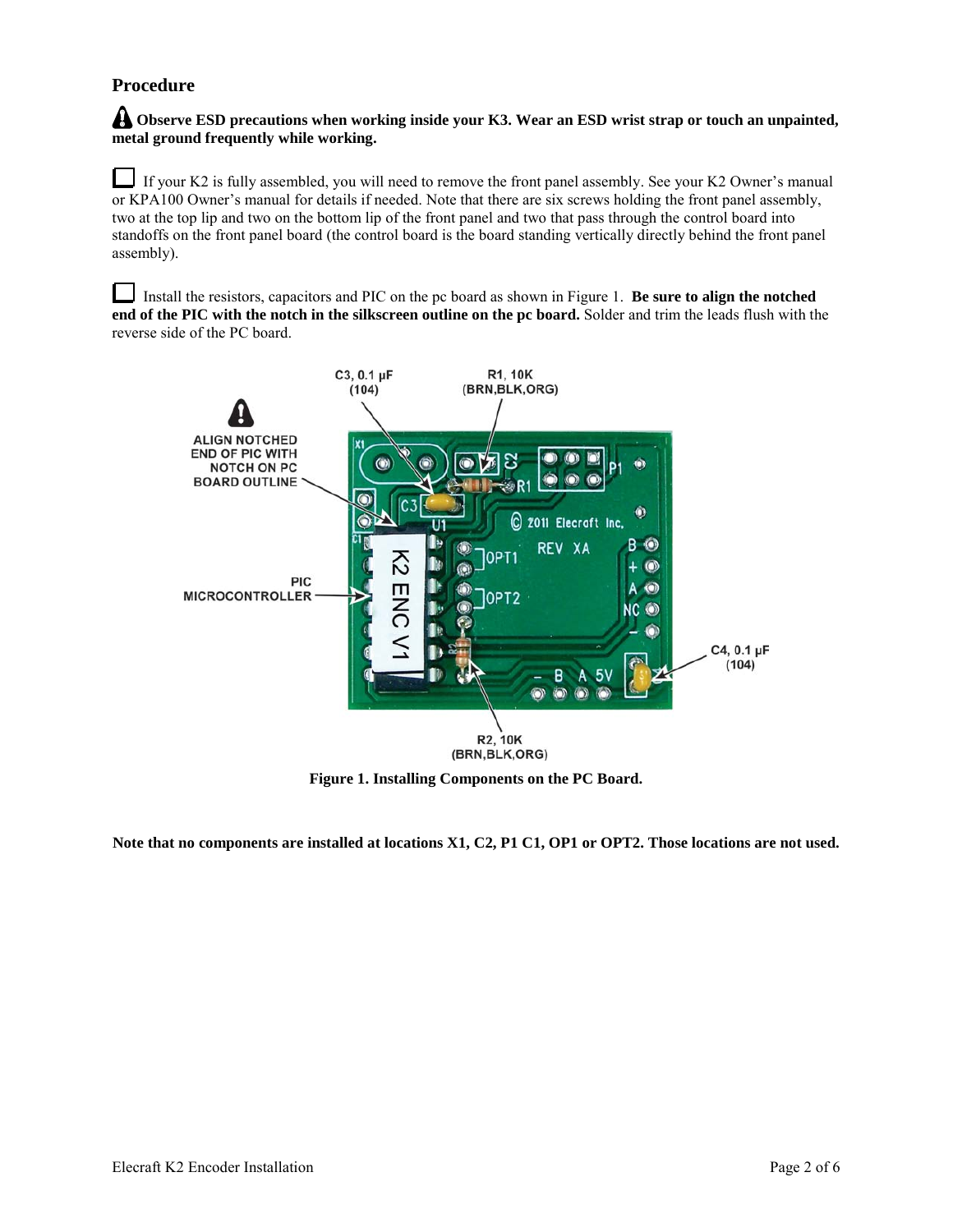Install the encoder on the pc board as shown in [Figure 2.](#page-2-0) The leads pass through the pads marked B, +, A, NC and -. Be sure the encoder is flat against the board. Hint: Hold the encoder in place against the board, wet the tip of your soldering iron with a drop of solder and touch it to a lead to "tack" it in place. If the encoder is not flat against the pc board, press it against the board while reheating the soldered lead. Once it is in place, solder the remaining leads and then, if needed, touch up the first lead you tacked in place.



**Figure 2. Installing the Encoder on the PC Board.**

<span id="page-2-0"></span>Install the encoder in the front panel assembly as shown in [Figure 3.](#page-2-1) Fit the threaded shaft of the encoder through the hole in the front panel and pass the four wires you installed on the front panel board earlier through the corresponding holes in the encoder pc board. Be sure the wires do not cross or touch each other. Solder and trim the wires flush.

<span id="page-2-1"></span>**THREAD THE FOUR WIRES** YOU INSTALLED ON THE FRONT **PANEL BOARD EARLIER THROUGH** THE HOLES IN THE **ENCODER PC BOARD SOLDER AND TRIM FLUSH** 



**Figure 3. Installing the Encoder Assembly on the K2 Front Panel Assembly.**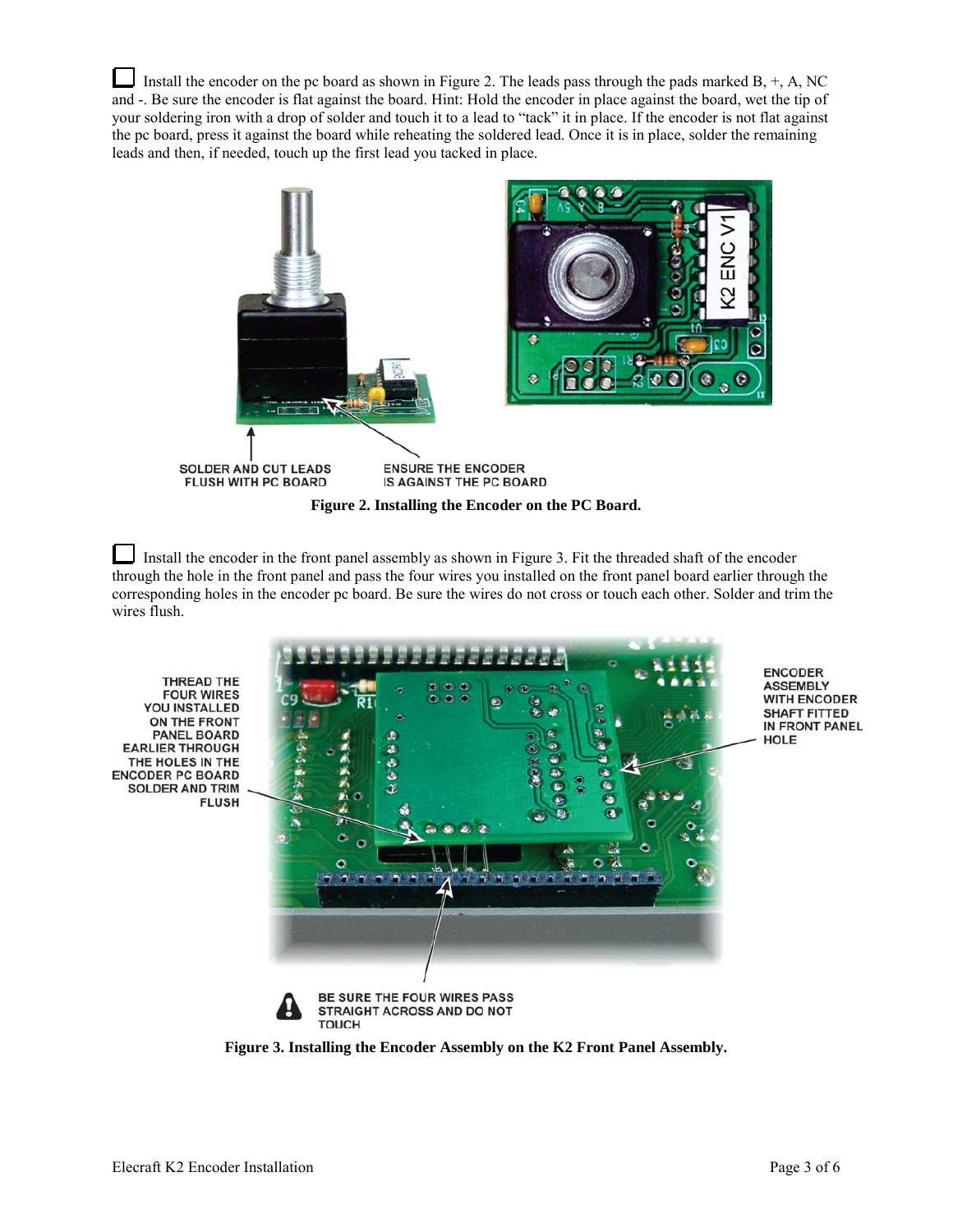Check the non-component side of the pc board (facing upward in [Figure 3\)](#page-2-1) to ensure all the leads are cut flush. When installed there is very little space between it and the pc board behind it in the K2. Any excess lead length may cause a short circuit.

Secure the encoder shaft to the front panel with the supplied lock washer and 1/2" (13mm) hex nut.

If you are assembling a K2 kit, continue with the construction on pg 33 of the K2 Owner's Manual to install the small knobs, and then refer to *Installing the Main Tuning Knob* below for mounting the new knob with the finger grip. If replacing an encoder in an assembled K2, install the new knob as described below and then replace the front panel assembly on the K2.

## **Installing the Main Tuning Knob**

Install the main tuning knob as shown in [Figure 4.](#page-3-0)



#### **Figure 4. Installing the Main Tuning Knob.**

#### <span id="page-3-0"></span>**Adjusting Main Tuning Knob Turning Resistance**

To adjust the turning resistance you need to remove the rubber finger grip. Use your fingernails or, if needed, a small flat tool, to work the finger grip off of the knob at the place shown i[n Figure 5.](#page-3-1) Turn the knob, moving the finger grip off in small increments until it is free. Then loosen the set screw to adjust the resistance by pressing the knob against the felt washer or pulling it away. A common starting point is to turn the K2 front panel upward so the weight of the knob sets the pressure against the felt washer.



USE YOUR FINGER NAIL OR A THIN TOOL HERE TO PRY THE FINGER GRIP OFF. WORK IN SMALL STEPS, TURNING THE KNOB AND PRYING ALL AROUND THE GRIP UNTIL IT SLIDES OFF OF THE KNOB.

<span id="page-3-1"></span>**Figure 5. Removing the Finger Grip.**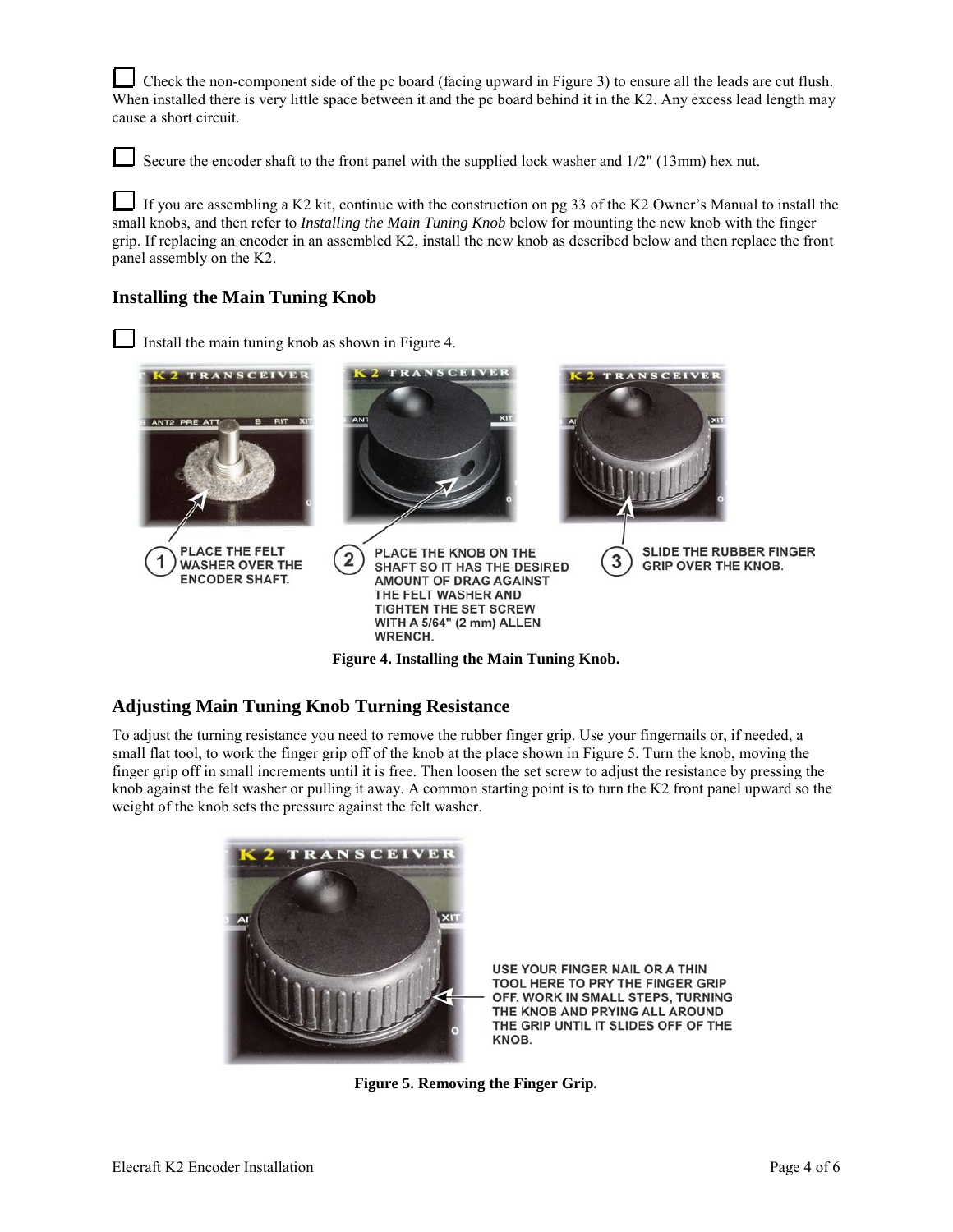